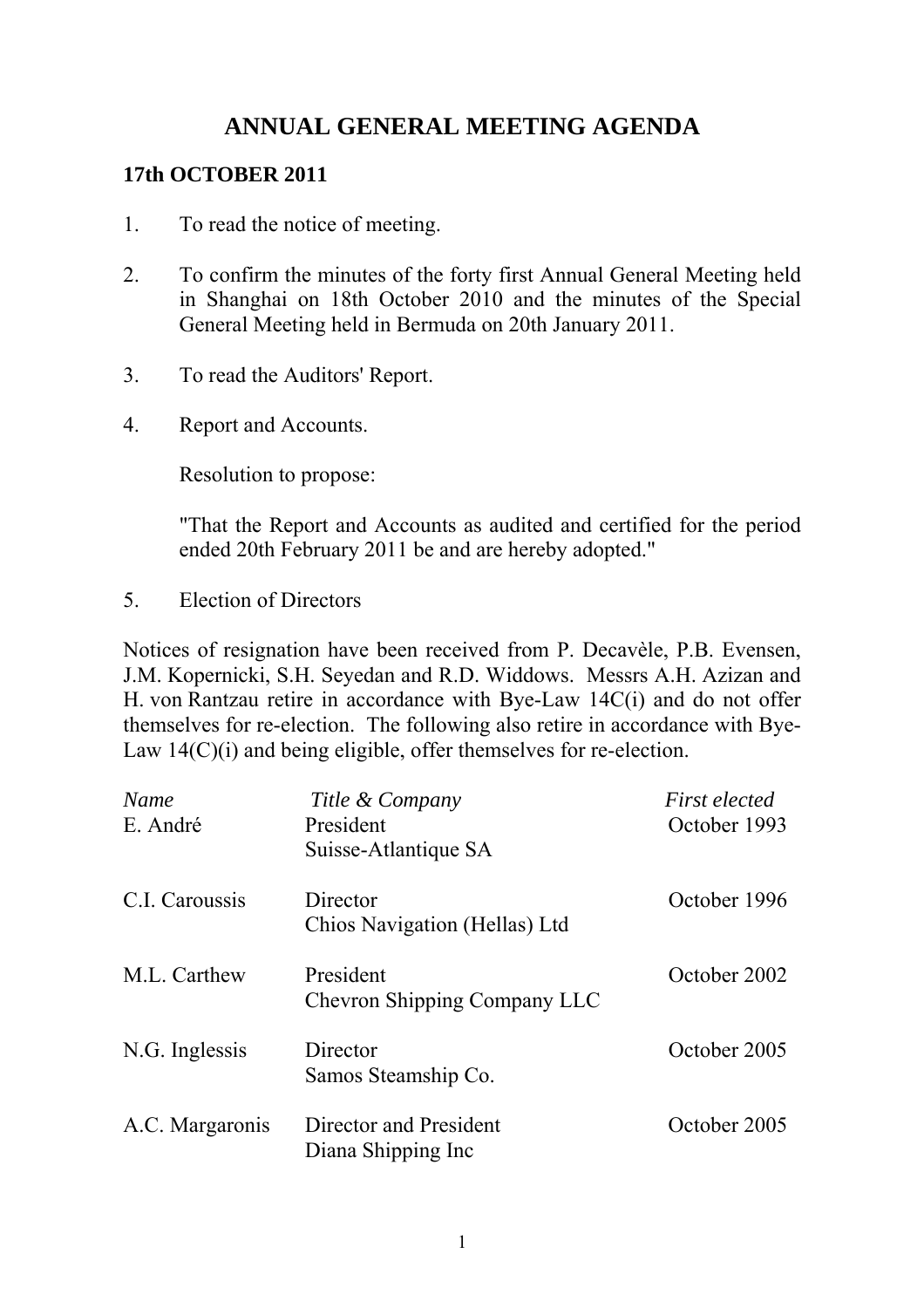| M. Morooka     | Senior Managing Corporate Officer<br>Nippon Yusen Kaisha         | October 2008 |
|----------------|------------------------------------------------------------------|--------------|
| P. Vasilchenko | Director Business Administration<br>Far-Eastern Shipping Company | October 2002 |

Nominations have also been received for the following in accordance with Bye-Law  $14(C)(iv)$ :

Mr I. Güngen is CEO of Güngen Maritime & Trading A/Ş, Ankara. The company has 2 owned ships in the Association with total entered tonnage of 159,837.

Dr G. Henderson is Vice President Shipping of Shell International Trading and Shipping Company Limited, London. The company has 22 operated ships in the Association with total entered tonnage of 1,413,977.

Datuk Nasarudin Idris is President and CEO of MISC Berhad, Kuala Lumpur. The company has 48 owned ships in the Association with total entered tonnage of 2,143,576.

Mr Ng Yat Chung is Executive Director of Neptune Orient Lines Limited, Singapore. The company has 16 owned ships in the Association with total entered tonnage of 641,845.

Mr P. Pathy is President and Co-CEO of Fednav Limited, Montreal. The company has 20 owned ships in the Association with total entered tonnage of 403,222.

Mr E. Rothwell is CEO of Irish Continental Group, plc, Dublin. The company has 4 owned ships in the Association with total entered tonnage of 122,872.

Mr N.H. Schües is CEO of Reederei F. Laeisz GmbH, Hamburg. The company has 9 owned ships in the Association with total entered tonnage of 500,652.

Resolutions to propose:-

- (a) "That Mr E. André be re-elected a Director of the Association."
- (b) "That Mr C.I. Caroussis be re-elected a Director of the Association."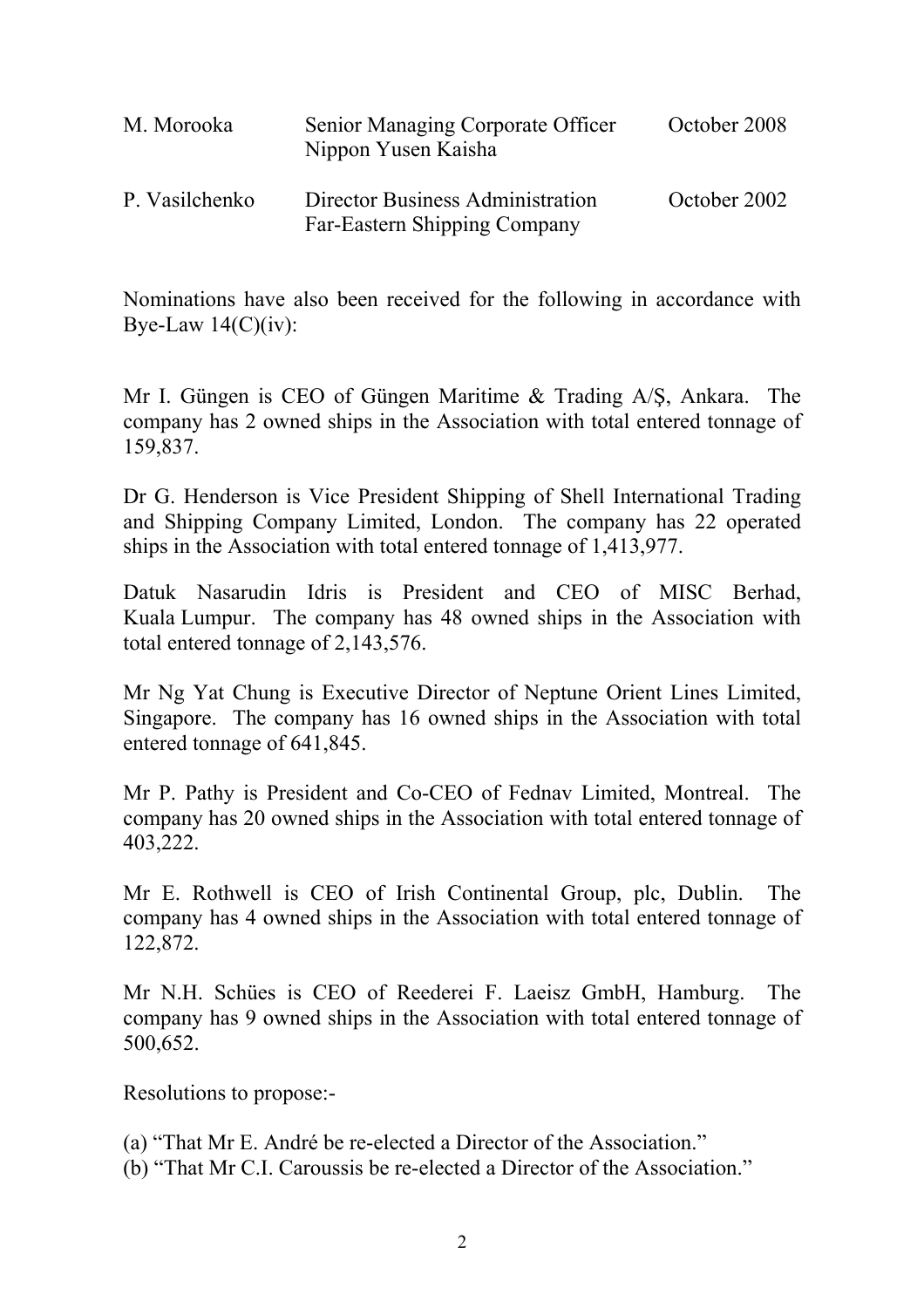- (c) "That Mr M.L. Carthew be re-elected a Director of the Association." (d) "That Mr I. Güngen be elected a Director of the Association." (e) "That Dr G. Henderson be elected a Director of the Association." (f) "That Mr N.G. Inglessis be re-elected a Director of the Association." (g) "That Mr A.C. Margaronis be re-elected a Director of the Association." (h) "That Datuk Nasarudin Idris be elected a Director of the Association." (i) "That Mr M. Morooka be re-elected a Director of the Association." (j) "That Mr Ng Yat Chung be elected a Director of the Association." (k) "That Mr P. Pathy be elected a Director of the Association." (l) "That Mr E. Rothwell be elected a Director of the Association." (m) "That Mr N.H. Schües be elected a Director of the Association." (n) "That Mr P. Vasilchenko be re-elected a Director of the Association."
- 6. Directors' Remuneration.

The remuneration payable to Directors, who were not representative of Members, and whose remuneration could therefore be expected to be consistent with the remuneration of non-executive directors in other businesses has been reviewed by an expert company in this field, and recommendations made to the Nominations Committee and to the full Board. Remuneration to Directors is determined by resolutions of the Members in general meetings.

Having regard to growing demands upon the time and attention of Directors, the conclusion of the Board was that it would be appropriate to recognise the increased work and responsibility of the four Audit & Risk Committee members who were not representatives of Member companies whose remuneration could be expected to be consistent with non-executive directors in other businesses. With this in mind it is accordingly proposed that the members of the Audit & Risk Committee, who were not directors representing Member companies, should receive an annual fee of \$15,000 with the specialist member of the Audit & Risk Committee receiving an annual fee of \$30,000, with no change to attendance fees.

Resolution to propose:

**"**That the members of the Audit & Risk Committee, who were not directors representing Member companies, should receive an annual fee of \$15,000 with the specialist member of the Audit & Risk Committee receiving an annual fee of \$30,000, with no change to attendance fees."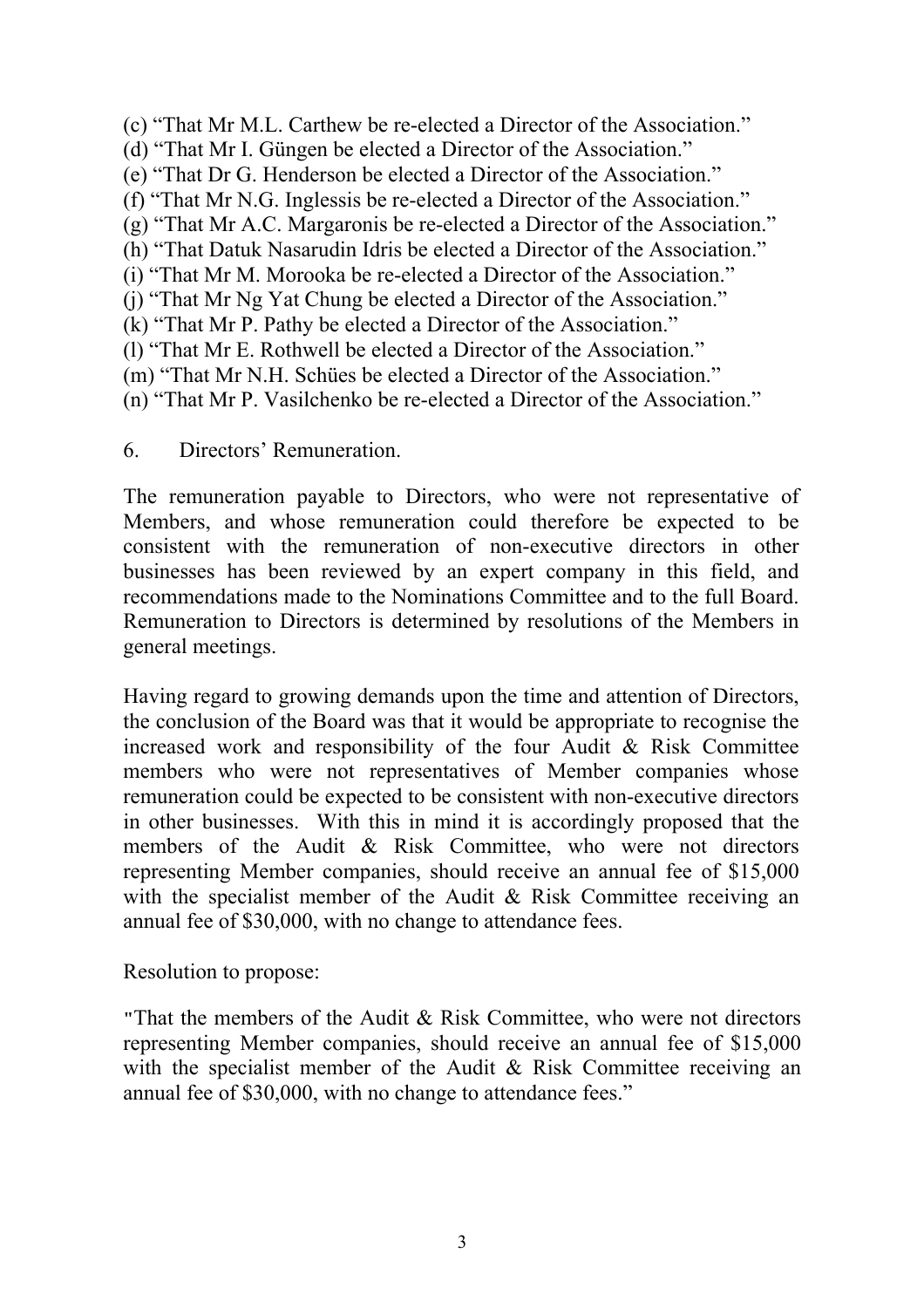7. Auditors.

Messrs. Moore Stephens LLP have expressed their willingness to continue in office as the Association's auditors.

Resolution to propose:

 "That Messrs. Moore Stephens LLP of London, be and are hereby appointed as auditors of the Association and that the Board be and is hereby authorised to determine their remuneration for the ensuing year."

8. Any other business.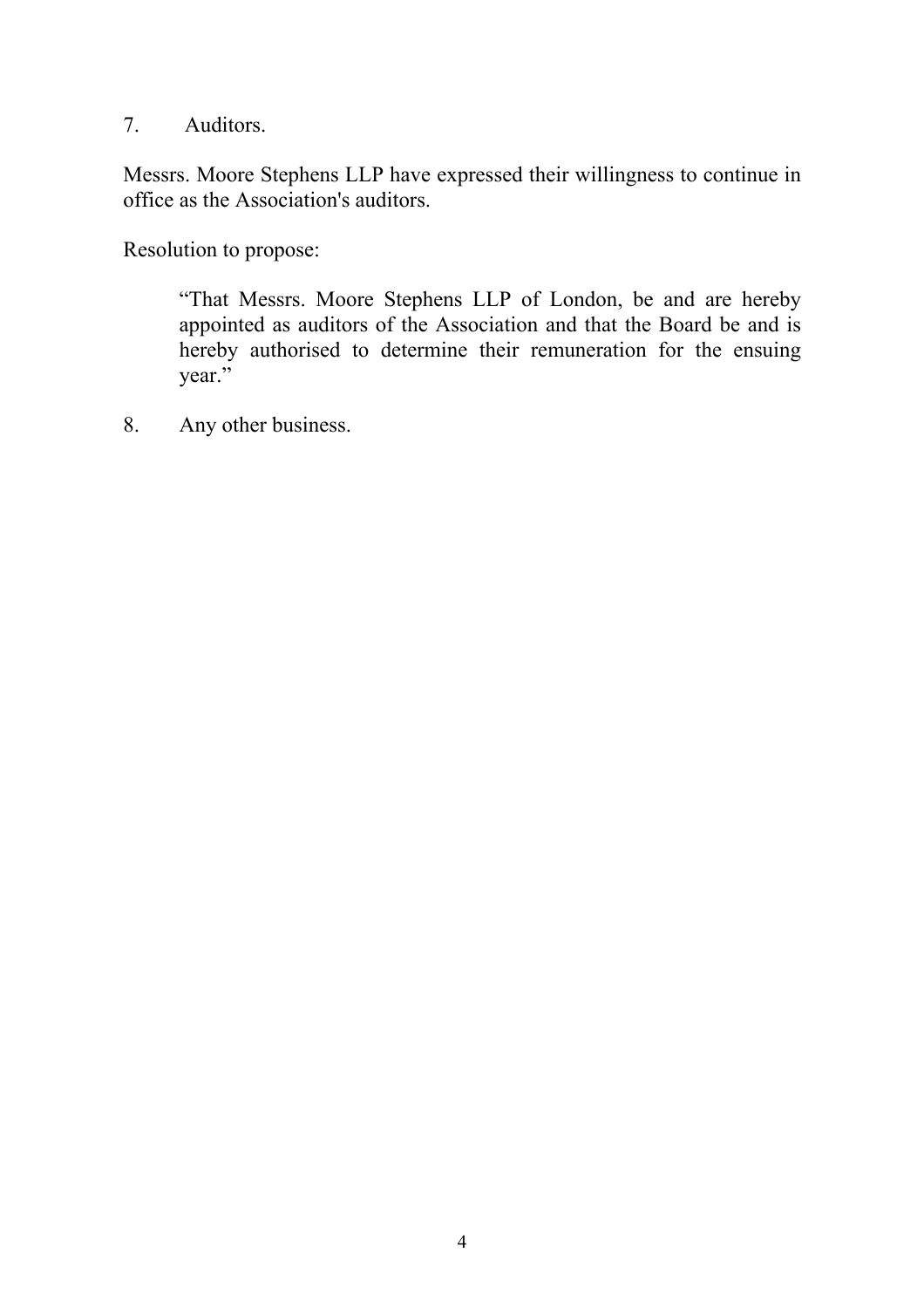### **MINUTES OF THE FORTY FIRST ANNUAL GENERAL MEETING HELD AT THE PUDONG SHANGRI-LA HOTEL, SHANGHAI ON 18TH OCTOBER 2010**

Mr C.I. Caroussis was in the chair and a quorum was present.

The notice of meeting was taken as read.

The minutes of the Fortieth Annual General Meeting held in Bermuda on 26th October 2009 and the minutes of the Special General Meeting held in Bermuda on 19th January 2009 were confirmed and signed by the Chairman as a correct record.

The Chairman advised the meeting that the proxy forms received from the Members showed overwhelming support for all of the resolutions set out in the agenda.

### **REPORT AND ACCOUNTS**

The Auditors' Report was read.

On the proposal of Mr J. Kopernicki, seconded by Mr J.B. Lee, it was unanimously resolved:

 "That the Report and Accounts as audited and certified for the period ended 20th February 2010, be and are hereby adopted."

## **ELECTION OF DIRECTORS**

The Chairman recorded the thanks of the Board to Mr S. Frank who had left the Board since the previous Annual General Meeting. Mr J.P. Ioannidis was retiring and not offering himself for re-election at this meeting: the Chairman thanked them and paid particular tribute to the quality of their contributions to the affairs of the Association and dedicated service over many years: they would be greatly missed.

The Managers wished to be associated with these remarks.

On the proposal of Dr O. Gast, seconded by Mr M. Itkin, it was resolved that the retiring Directors offering themselves for re-election in accordance with Bye-Law 14  $(C)(i)$ , together with those persons nominated in accordance with Bye-Law 14 (C)(iv), be elected by a single resolution.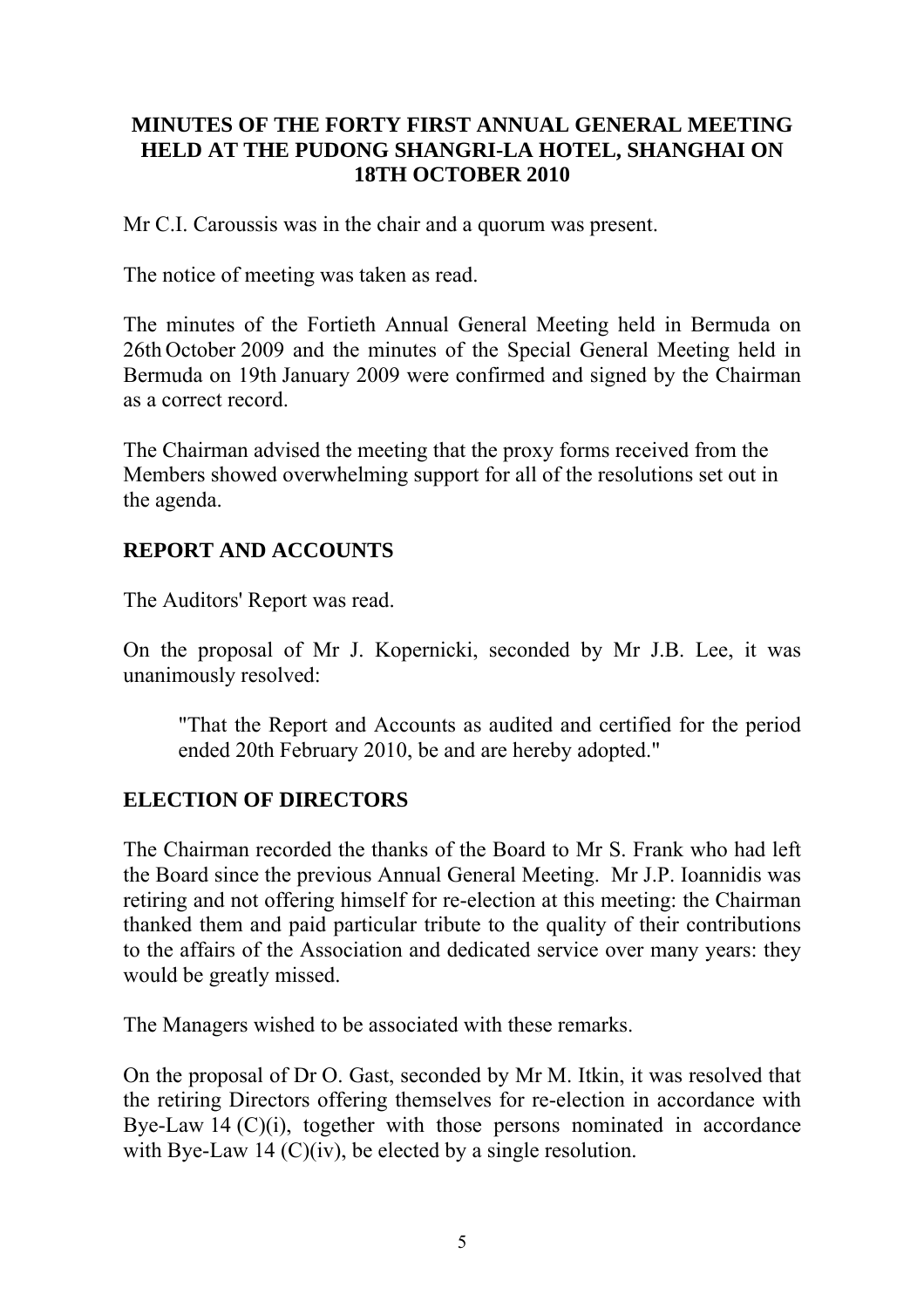On the proposal of Mr N. Tsakos, seconded by Mr A. Azizan, it was resolved:

"That the following persons be and are hereby elected Directors of the Association:

Messrs F.A.H. Ali, E.N. Ambrosov, A. Junqueira Leite, C.E. Kertsikoff, J.M. Kopernicki, J.B. Lee, A. Lemos, Zhang Liang and Ms A. Frangou."

The Chairman welcomed the new Director to the Board.

### **AUDITORS**

On the proposal of Mr P. Louis-Dreyfus, seconded by Mr A. Junqueira, it was resolved:

"That Messrs. Moore Stephens & Butterfield of Hamilton, Bermuda be appointed as auditors of the Association and that the Board be authorised to determine their remuneration for the ensuing year."

#### **ANY OTHER BUSINESS**

There was no other business and the Chairman declared the meeting closed.